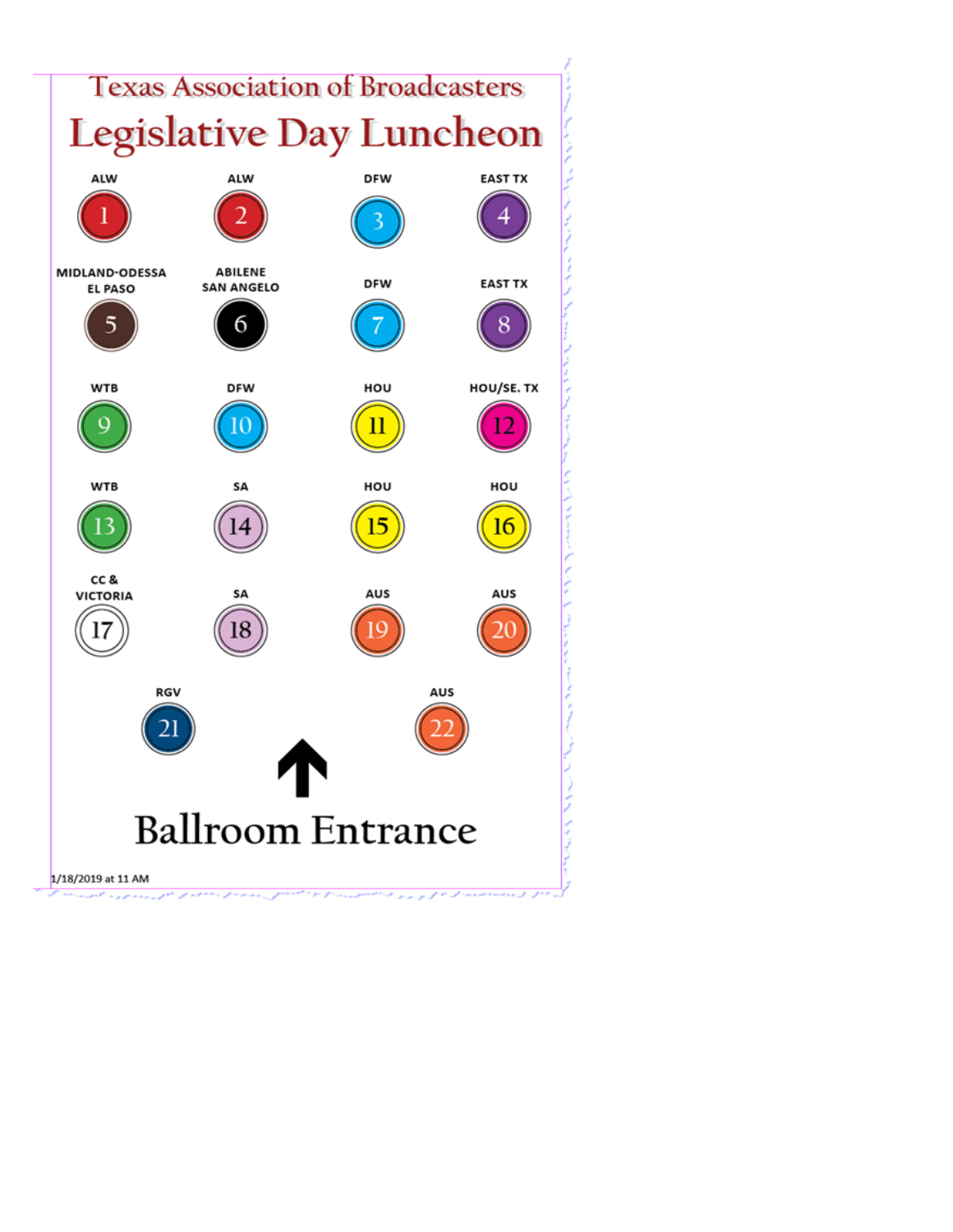| <b>Name</b>                  | <b>Title</b>                   | <b>Call Letters/Firm Name</b> | <b>Table Area</b>            | Table #                 |
|------------------------------|--------------------------------|-------------------------------|------------------------------|-------------------------|
| <b>Matt Abel</b>             | Chief of Staff                 | Rep. John Frullo's Office     | ALW - Amarillo /             | $\mathbf{1}$            |
| <b>Joshua Adams</b>          | Exec. Director, HPM            | <b>Houston Public Media</b>   | H - Houston                  | 16                      |
| <b>Danny Aguilar</b>         | <b>President and General</b>   | FOX West Texas - Abilene      | ASAG - Abilene / San         | 6                       |
| <b>Kate Alexander</b>        | Policy Director                | Sen. Kirk Watson's Office     | A - Austin                   | 22                      |
| Rep. Alma Allen              | <b>Texas House</b>             | D - Houston (hd131)           | H - Houston                  | 11                      |
| <b>Stacy Allen</b>           | Attorney/Partner               | Jackson Walker LLP            | A - Austin                   | 20                      |
| <b>Rep. Steve Allison</b>    | <b>Texas House</b>             | R - San Antonio (hd121)       | SA - San Antonio             | 18                      |
| <b>Raquel Amparo</b>         | <b>News Director</b>           | <b>KUVN</b>                   | DFW - Dallas / Fort          | 3                       |
| <b>Rep. Trent Ashby</b>      | <b>Texas House</b>             | R - Lufkin (hd57)             | ET - East Texas              | 4                       |
| Jaie Avila                   | Investigative Reporter         | <b>WOAI-TV</b>                | SA - San Antonio             | 18                      |
| <b>Charles Babcock</b>       | Partner                        | Jackson Walker LLP            | H - Houston                  | 16                      |
| <b>Rep. Ernest Bailes</b>    | <b>Texas House</b>             | R - Shepherd (hd18)           | <b>SET - Southeast Texas</b> | 12                      |
| <b>John Barger</b>           | <b>General Manager</b>         | San Antonio RadioWorks (KAHL) | SA - San Antonio             | 14                      |
| <b>Kelvin Bass</b>           | <b>Senior Communications</b>   | Sen. Royce West's Office      | DFW - Dallas / Fort          | 10                      |
| Cristina Bazaldua            | Community                      | <b>KWEX</b>                   | SA - San Antonio             | 14                      |
| Angela Beam                  | Communications &               | Rep. Shawn Thierry's Office   | H - Houston                  | 11                      |
| <b>Rep. Michelle Beckley</b> | <b>Texas House</b>             | D - Carrollton (hd65)         | DFW - Dallas / Fort          | 3                       |
| <b>Christopher Berg</b>      | Sr.Dir. of Local Content       | Nexstar Broadcasting, Inc.    | DFW - Dallas / Fort          | $\overline{\mathbf{3}}$ |
| <b>Paul Bergen</b>           | <b>News Director</b>           | KIII-TV                       | CC-V - Corpus Christi        | 17                      |
| <b>Adam Bradshaw</b>         | <b>News Director</b>           | KFDX / KJTL / KJBO            | ALW - Amarillo /             | $\overline{2}$          |
| <b>James Breazeale</b>       | <b>Assistant News Director</b> | <b>KGBT</b>                   | RGV-L - Rio Grande           | 21                      |
| <b>Cody Broadway</b>         | <b>News Director</b>           | FOX West Texas - Abilene      | ASAG - Abilene / San         | 6                       |
| <b>Bill Buchanan</b>         | President/GM                   | <b>KSHN Liberty</b>           | <b>SET - Southeast Texas</b> | 12                      |
| Sen. Dawn Buckingham, MD     | <b>Texas Senate</b>            | R - Lakeway (sd24)            | A - Austin                   | 22                      |
| <b>Rep. Brad Buckley</b>     | <b>Texas House</b>             | R - Killeen (hd54)            | WTB - Waco / Temple          | 9                       |
| Rep. John Bucy               | Texas House                    | D - Austin (hd136)            | A - Austin                   | 20                      |
| Jamie Burch                  | <b>News Director</b>           | <b>KTXS</b>                   | ASAG - Abilene / San         | 6                       |
| <b>John Butler</b>           | President                      | Butler7media, LLC             | ET - East Texas              | 8                       |
| <b>Sloan Byerly</b>          | Chief of Staff                 | Rep. Travis Clardy's Office   | ET - East Texas              | $12$                    |
| <b>Felicitas Cadena</b>      | Community                      | <b>KUVN</b>                   | DFW - Dallas / Fort          | 10                      |
| Rep. Briscoe Cain            | <b>Texas House</b>             | R - Baytown (hd128)           | H - Houston                  | 12                      |
| Rep. Gina Calanni            | Texas House                    | D - Houston (hd132)           | H - Houston                  | 11                      |
| <b>David Caldwell</b>        | <b>General Manager</b>         | KTXS-TV                       | ASAG - Abilene / San         | 6                       |
| <b>Rep. Terry Canales</b>    | <b>Texas House</b>             | D - Edinburg (hd40)           | RGV-L - Rio Grande           | 21                      |
| <b>Tony Canales</b>          | President/GM                   | <b>KTMD Houston</b>           | H - Houston                  | 16                      |
| <b>David Candelaria</b>      | VP/GM                          | KTSM-TV El Paso               | EP - El Paso                 | 5.                      |
| Rep. Giovanni Capriglione    | <b>Texas House</b>             | R - Keller (hd98)             | DFW - Dallas / Fort          | 10                      |
| <b>Rob Cartwright</b>        | <b>News Director</b>           | KEYE-TV                       | A - Austin                   | 20                      |
| <b>Adam Chase</b>            | VP/GM                          | KXXV-TV                       | WTB - Waco / Temple          | 13                      |
| <b>Alice Claiborne</b>       | Communications                 | Sen. Donna Campbell's Office  | SA - San Antonio             | 14                      |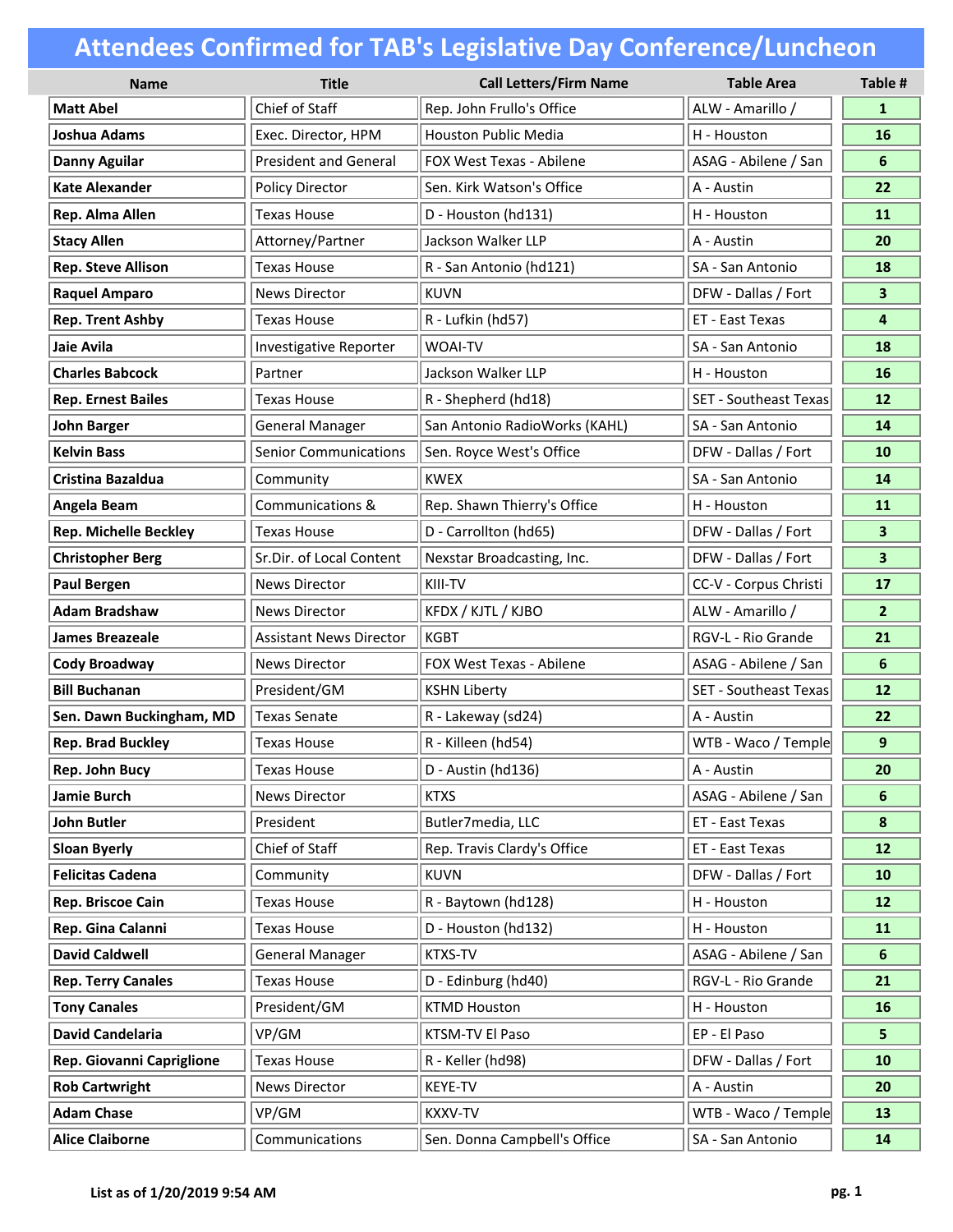| <b>Name</b>                  | <b>Title</b>            | <b>Call Letters/Firm Name</b>         | <b>Table Area</b>     | Table #        |
|------------------------------|-------------------------|---------------------------------------|-----------------------|----------------|
| <b>Judy Clardy</b>           |                         |                                       | ET - East Texas       | 4              |
| <b>Rep. Travis Clardy</b>    | <b>Texas House</b>      | R - Nacogdoches (hd11)                | ET - East Texas       | 4              |
| <b>Jennifer Coffee</b>       | Legislative             | Sen. Pete Flores' Office              | SA - San Antonio      | 14             |
| <b>Rep. Nicole Collier</b>   | <b>Texas House</b>      | D - Fort Worth (hd95)                 | DFW - Dallas / Fort   | $\overline{7}$ |
| <b>Victoria Cordova</b>      | Manager,                | KUHF / KUHT                           | H - Houston           | 11             |
| Dan Corken                   | <b>General Manager</b>  | <b>KSCC Corpus Christi</b>            | CC-V - Corpus Christi | 17             |
| <b>Chad Cross</b>            | <b>News Director</b>    | <b>KXAN</b>                           | A - Austin            | 22             |
| Zoltan Csanyi-Salcedo        | <b>News Director</b>    | <b>KYTX</b>                           | ET - East Texas       | 8              |
| <b>Bruce Cummings</b>        | President - General     | KIII-TV                               | CC-V - Corpus Christi | 17             |
| <b>Rep. Drew Darby</b>       | <b>Texas House</b>      | R - San Angelo (hd72)                 | ASAG - Abilene / San  | 6              |
| Rep. Jay Dean                | <b>Texas House</b>      | R - Longview (hd7)                    | ET - East Texas       | 8              |
| <b>Linda Deicla</b>          | <b>General Manager</b>  | <b>KGBT-TV Rio Grande Valley</b>      | RGV-L - Rio Grande    | 21             |
| <b>Scott DeLucia</b>         | <b>Morning Host</b>     | <b>Bryan Broadcasting</b>             | WTB - Waco / Temple   | 9              |
| <b>Rep. Alex Dominguez</b>   | <b>Texas House</b>      | D - Brownsville (hd37)                | RGV-L - Rio Grande    | 21             |
| <b>Nar Dorrycott</b>         | Chief of Staff          | Rep. Ina Minjarez's Office            | SA - San Antonio      | 18             |
| <b>Emily Dove</b>            | <b>Policy Analyst</b>   | Sen. Larry Taylor's Office            | H - Houston           | 15             |
| <b>Ben Downs</b>             | VP/GM                   | <b>Bryan Broadcasting</b>             | WTB - Waco / Temple   | 9              |
| <b>Tom Ehlmann</b>           | Pres./General Mgr.      | KXAS Dallas - Fort Worth              | DFW - Dallas / Fort   | 10             |
| <b>Joe Ellis</b>             | Investigative Executive | <b>KVUE</b>                           | A - Austin            | 19             |
| <b>Christine Escobar</b>     | General                 | KAKW / KTFO / KLJA / KLQB             | A - Austin            | 19             |
| <b>Odus Evbagharu</b>        | Chief of Staff          | Rep. Jon Rosenthal's Office           | H - Houston           | 11             |
| <b>Tony Flores</b>           | <b>District Office</b>  | Rep. Oscar Longoria's Office          | RGV-L - Rio Grande    | 21             |
| <b>Henry Florsheim</b>       | Pres/GM                 | <b>KTRK Houston</b>                   | H - Houston           | 11             |
| Rep. Dan Flynn               | <b>Texas House</b>      | R - Van (hd2)                         | ET - East Texas       | 8              |
| <b>Sarah Frazier</b>         | SVP/Market Manager      | Entercom                              | H - Houston           | 11             |
| Rep. John Frullo             | Texas House             | R - Lubbock (hd84)                    | ALW - Amarillo /      | $\mathbf{1}$   |
| Sara Fulmer                  | <b>Station Manager</b>  | KDAF Dallas - Fort Worth              | DFW - Dallas / Fort   | $\overline{7}$ |
| <b>Emafely Garcia</b>        | Community               | KAKW / KTFO / KLJA / KLQB             | A - Austin            | 20             |
| <b>Molly Garrity</b>         | <b>News Director</b>    | <b>KAGS</b>                           | WTB - Waco / Temple   | 9              |
| Gerardo Garza                | <b>News Director</b>    | Gray Television Group, Inc. / KGNS-TV | RGV-L - Rio Grande    | 21             |
| <b>Cindy Gilstrap</b>        | VP/GM                   | <b>KLBK / KAMC Lubbock</b>            | ALW - Amarillo /      | $\mathbf{1}$   |
| <b>Paul Gleiser</b>          | Owner/President         | KTBB / KYZS / KRWR                    | ET - East Texas       | 4              |
| <b>Ronnie Glover</b>         | <b>General Manager</b>  | KIXS / KLUB / KQVT / KTXN Victoria    | CC-V - Corpus Christi | 17             |
| <b>Kristie Gonzales</b>      | President/GM            | <b>KVUE</b>                           | A - Austin            | 19             |
| <b>Rep. Jessica Gonzalez</b> | <b>Texas House</b>      | D - Dallas (hd104)                    | DFW - Dallas / Fort   | $\overline{7}$ |
| <b>Rep. Mary Gonzalez</b>    | <b>Texas House</b>      | D - Clint (hd75)                      | EP - El Paso          | 5              |
| <b>Adam Goodrum</b>          | Chief of Staff          | Rep. Jessica Gonzalez's Office        | DFW - Dallas / Fort   | 3              |
| Rep. Vikki Goodwin           | Texas House             | D - Austin (hd47)                     | A - Austin            | 20             |
| <b>Josh Gorbutt</b>          | <b>News Director</b>    | <b>KBTX</b>                           | WTB - Waco / Temple   | 9              |
| Rep. Bobby Guerra            | <b>Texas House</b>      | D - McAllen (hd41)                    | RGV-L - Rio Grande    | 21             |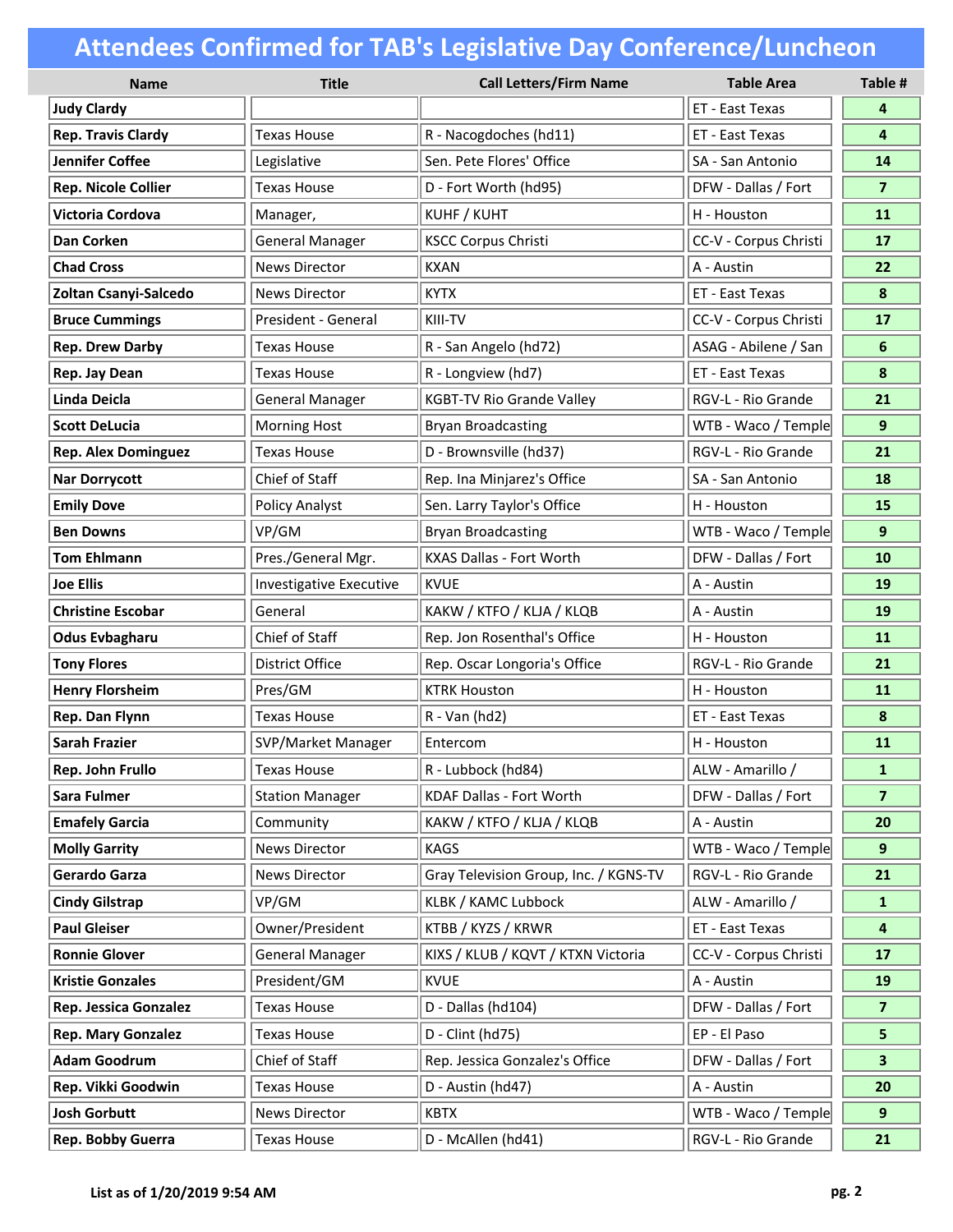| <b>Name</b>                   | <b>Title</b>                   | <b>Call Letters/Firm Name</b>     | <b>Table Area</b>            | Table #        |
|-------------------------------|--------------------------------|-----------------------------------|------------------------------|----------------|
| <b>Albert Gutierrez</b>       | GM                             | KTAB / KRBC                       | ASAG - Abilene / San         | 6              |
| <b>Rep. Roland Gutierrez</b>  | <b>Texas House</b>             | D - San Antonio (hd119)           | SA - San Antonio             | 14             |
| <b>Richard Haddox</b>         | GM/GSM                         | <b>KAUZ Wichita Falls</b>         | ALW - Amarillo /             | $\mathbf{2}$   |
| <b>Charlie Haldeman</b>       | <b>News Director</b>           | <b>KXXV</b>                       | WTB - Waco / Temple          | 13             |
| <b>Alexander Hammond</b>      | Chief of Staff                 | Sen. Carol Alvarado's Office      | H - Houston                  | 16             |
| <b>Jerry Hanszen</b>          | Owner/GM                       | <b>KGAS-AM-FM</b>                 | ET - East Texas              | 4              |
| <b>Rep. Cody Harris</b>       | <b>Texas House</b>             | R - Palestine (hd8)               | ET - East Texas              | 4              |
| <b>Logan Harrison</b>         | Chief of Staff                 | Rep. Andrew Murr's Office         | ASAG - Abilene / San         | 2 <sup>1</sup> |
| <b>Colleen Hartman</b>        | Director of Marketing          | <b>KVUE</b>                       | A - Austin                   | 22             |
| <b>Mary "Mike" Hatcher</b>    | Senior Account Executive       | <b>Bryan Broadcasting</b>         | WTB - Waco / Temple          | 13             |
| Paula Hayward                 | <b>General Manager</b>         | KFDM / KBTV                       | <b>SET - Southeast Texas</b> | 12             |
| Rep. Cole Hefner              | <b>Texas House</b>             | R - Mount Pleasant (hd5)          | ET - East Texas              | 8              |
| <b>Chris Henao</b>            | <b>Assistant News Director</b> | KSAT 12-TV                        | SA - San Antonio             | 18             |
| Rep. Abel Herrero             | <b>Texas House</b>             | D - Robstown (hd34)               | CC-V - Corpus Christi        | 17             |
| <b>Jim Hice</b>               | <b>News Director</b>           | <b>KCEN</b>                       | WTB - Waco / Temple          | 13             |
| Jacquelyn Hill                | Legislative Director           | Rep. Drew Darby's Office          | ASAG - Abilene / San         | $\mathbf{1}$   |
| <b>Josh Hinkle</b>            | Investigative Executive        | KXAN / KNVA / KBVO                | A - Austin                   | 19             |
| Rep. Gina Hinojosa            | <b>Texas House</b>             | D - Austin (hd49)                 | A - Austin                   | 19             |
| Rep. Donna Howard             | <b>Texas House</b>             | D - Austin (hd48)                 | A - Austin                   | 19             |
| <b>Ward Huey</b>              | VP/General Manager             | KETK-TV / KFXK-TV / KTPN-TV       | ET - East Texas              | 8              |
| Sen. Bryan Hughes             | <b>Texas Senate</b>            | R - Mineola (sd1)                 | ET - East Texas              | 8              |
| <b>Rep. Todd Hunter</b>       | <b>Texas House</b>             | R - Corpus Christi (hd32)         | CC-V - Corpus Christi        | 17             |
| Rep. Celia Israel             | <b>Texas House</b>             | D - Austin (hd50)                 | A - Austin                   | 22             |
| Dan Jackson                   | VP/GM                          | <b>KCBD Lubbock</b>               | ALW - Amarillo /             | $\mathbf{1}$   |
| <b>Scott Jenkines</b>         | Chief of Staff                 | Rep. Mando Martinez's Office      | RGV-L - Rio Grande           | 21             |
| Dowen Johnson                 | <b>CEO</b>                     | KVQT-LD / KAOB-LD                 | H - Houston                  | 15             |
| Rep. Jarvis Johnson           | <b>Texas House</b>             | D - Houston (hd139)               | H - Houston                  | 15             |
| Rep. Julie Johnson            | <b>Texas House</b>             | D - Carrollton (hd115)            | DFW - Dallas / Fort          | $\overline{7}$ |
| <b>Mandi Johnston Mendoza</b> | News Director                  | WOAI/KABB                         | SA - San Antonio             | 18             |
| Rep. Kyle Kacal               | Texas House                    | R - College Station (hd12)        | WTB - Waco / Temple          | 9              |
| <b>Matt Kaplowitz</b>         | <b>General Manager</b>         | KFOX / KDBC El Paso               | EP - El Paso                 | 5              |
| <b>James Keith</b>            | <b>Assistant News Director</b> | <b>KENS</b>                       | SA - San Antonio             | 14             |
| <b>Gayle Kiger</b>            | <b>General Manager</b>         | KCEN Waco - Temple - Killeen      | WTB - Waco / Temple          | 9              |
| <b>Rep. Tracy King</b>        | <b>Texas House</b>             | D - Uvalde (hd80)                 | SA - San Antonio             | 14             |
| John Kittleman                | <b>General Manager</b>         | <b>KRGV Rio Grande Valley</b>     | RGV-L - Rio Grande           | 21             |
| <b>Jamie Klein</b>            | Legislative Director           | Rep. Abel Herrero's Office        | CC-V - Corpus Christi        | 17             |
| Sen. Lois Kolkhorst           | <b>Texas Senate</b>            | R - Brenham (sd18)                | WTB - Waco / Temple          | 9 <sup>°</sup> |
| <b>Mark Krieschen</b>         | VP/Market Manager              | KGLK / KHPT / KKBQ / KTHT Houston | H - Houston                  | 15             |
| <b>Blaise Labbe</b>           | <b>Group News Director</b>     | Sinclair Broadcast Group          | SA - San Antonio             | 14             |
| <b>Rep. Brooks Landgraf</b>   | <b>Texas House</b>             | R - Odessa (hd81)                 | MO - Midland /               | 5 <sub>1</sub> |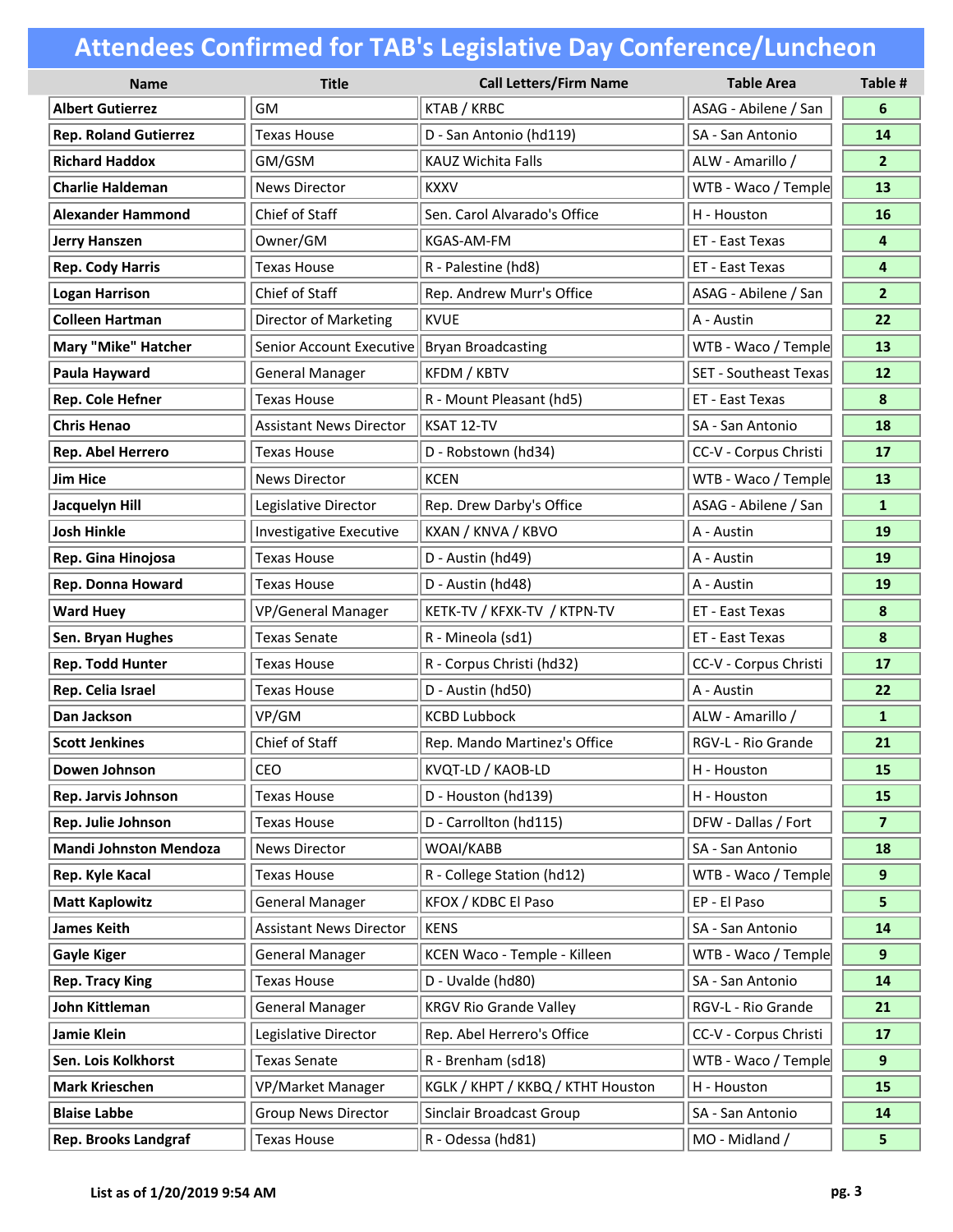| <b>Name</b>                       | <b>Title</b>                   | <b>Call Letters/Firm Name</b>                          | <b>Table Area</b>            | Table #          |
|-----------------------------------|--------------------------------|--------------------------------------------------------|------------------------------|------------------|
| Rep. Mike Lang                    | <b>Texas House</b>             | R - Granbury (hd60)                                    | ASAG - Abilene / San         | 6                |
| <b>Eric Lassberg</b>              | VP/GM                          | KXAN / KNVA / KBVO                                     | A - Austin                   | 19               |
| <b>Scott Lawrence</b>             | <b>News Director</b>           | KFDM / KBTV                                            | <b>SET - Southeast Texas</b> | 12               |
| <b>Mike Lee</b>                   | VP/GM                          | KMID Odessa - Midland                                  | MO - Midland /               | 5                |
| Steffi Lee                        | Reporter                       | Nexstar Media Group                                    | A - Austin                   | 20               |
| <b>Connor Leigh</b>               | Legislative Director           | Rep. Hugh Shine's Office                               | WTB - Waco / Temple          | 9                |
| Rep. Ben Leman                    | <b>Texas House</b>             | R - Anderson (hd13)                                    | WTB - Waco / Temple          | 9                |
| Jerry Lenamon                     | Owner                          | 94.5 FM                                                | WTB - Waco / Temple          | 13               |
| <b>Michael Lewis</b>              | <b>General Manager</b>         | KTBC FOX 7                                             | A - Austin                   | 20               |
| Rep. Oscar Longoria               | <b>Texas House</b>             | D - Mission (hd35)                                     | RGV-L - Rio Grande           | 21               |
| <b>Kevin Lovell</b>               | <b>General Manager</b>         | <b>KVIA El Paso</b>                                    | EP - El Paso                 | 5                |
| <b>David Loving</b>               | <b>General Manager</b>         | KXLN / KFTH Houston                                    | H - Houston                  | 15               |
| <b>Jerry Martin</b>               | <b>General Manager</b>         | <b>KPRC-TV Houston</b>                                 | H - Houston                  | 11               |
| <b>Matt Martin</b>                | <b>General Manager</b>         | KQXT / KAJA / KXXM / WOAI / KTKR /                     | SA - San Antonio             | 18               |
| <b>Ismael Martinez</b>            | Director of News               | KAKW / KTFO / KLIA / KLQB                              | A - Austin                   | 22               |
| <b>Rep. Mando Martinez</b>        | <b>Texas House</b>             | D - Weslaco (hd39)                                     | RGV-L - Rio Grande           | 21               |
| <b>Rep. Trey Martinez Fischer</b> | <b>Texas House</b>             | D - San Antonio (hd116)                                | SA - San Antonio             | 18               |
| <b>Mark Masepohl</b>              | President-GM                   | Univision                                              | DFW - Dallas / Fort          | 10               |
| <b>Greg McAlister</b>             | President & General            | <b>KRIS TV</b>                                         | CC-V - Corpus Christi        | 17               |
| <b>Brent McClure</b>              | VP/GM                          | KFDA-TV / KEYU-TV / KZBZ-LP / KEYU-FM ALW - Amarillo / |                              | $\overline{2}$   |
| <b>Mark McKay</b>                 | VP/GM                          | KTAL-TV Texarkana                                      | ET - East Texas              | 4                |
| Pam McKay                         | VP/General Manager             | KMJQ / KBXX / KROI Houston                             | H - Houston                  | 11               |
| <b>Keith McMahan</b>              | <b>Assistant News Director</b> | Sinclair Broadcast Group                               | SA - San Antonio             | 18               |
| <b>Rep. Terry Meza</b>            | <b>Texas House</b>             | D - Grand Prairie (hd105)                              | DFW - Dallas / Fort          | 10               |
| <b>Rep. Mayes Middleton</b>       | <b>Texas House</b>             | R - Mont Belvieu (hd23)                                | H - Houston                  | 12               |
| Sen. Borris Miles                 | Texas Senate                   | D - Houston (sd13)                                     | H - Houston                  | 15               |
| <b>Rep. Rick Miller</b>           | <b>Texas House</b>             | R - Sugarland (hd26)                                   | H - Houston                  | 16               |
| Rep. Ina Minjarez                 | <b>Texas House</b>             | D - San Antonio (hd 124)                               | SA - San Antonio             | 18               |
| <b>Daniel Mittnacht</b>           | Chief of Staff                 | Rep. Jay Dean's Office                                 | ET - East Texas              | $\boldsymbol{8}$ |
| Rep. Joe Moody                    | <b>Texas House</b>             | D - El Paso (hd78)                                     | EP - El Paso                 | 5.               |
| <b>Chris Morris</b>               | <b>General Manager</b>         | KCOR / KROM / KXTN / KBBT / KMYO                       | SA - San Antonio             | 18               |
| <b>Rep. Geanie Morrison</b>       | <b>Texas House</b>             | R - Victoria (hd30)                                    | CC-V - Corpus Christi        | 17               |
| <b>Gary Moss</b>                  | President                      | KRMX / KRZI / KBHT                                     | WTB - Waco / Temple          | 13               |
| Rep. Sergio Munoz                 | <b>Texas House</b>             | D - Palmview (hd36)                                    | RGV-L - Rio Grande           | 21               |
| <b>Rep. Jim Murphy</b>            | <b>Texas House</b>             | R - Houston (hd133)                                    | H - Houston                  | 16               |
| <b>Rep. Andrew Murr</b>           | <b>Texas House</b>             | R - Junction (hd53)                                    | ASAG - Abilene / San         | 6                |
| <b>Rep. Victoria Neave</b>        | <b>Texas House</b>             | D - Dallas (hd107)                                     | DFW - Dallas / Fort          | 3                |
| James Odom                        | Communications                 | Sen. Hughes' Office                                    | ET - East Texas              | 12               |
| <b>Rep. Tom Oliverson</b>         | <b>Texas House</b>             | R - Cypress (hd130)                                    | H - Houston                  | 16               |
| Rep. Lina Ortega                  | <b>Texas House</b>             | D - El Paso (hd77)                                     | EP - El Paso                 | 5                |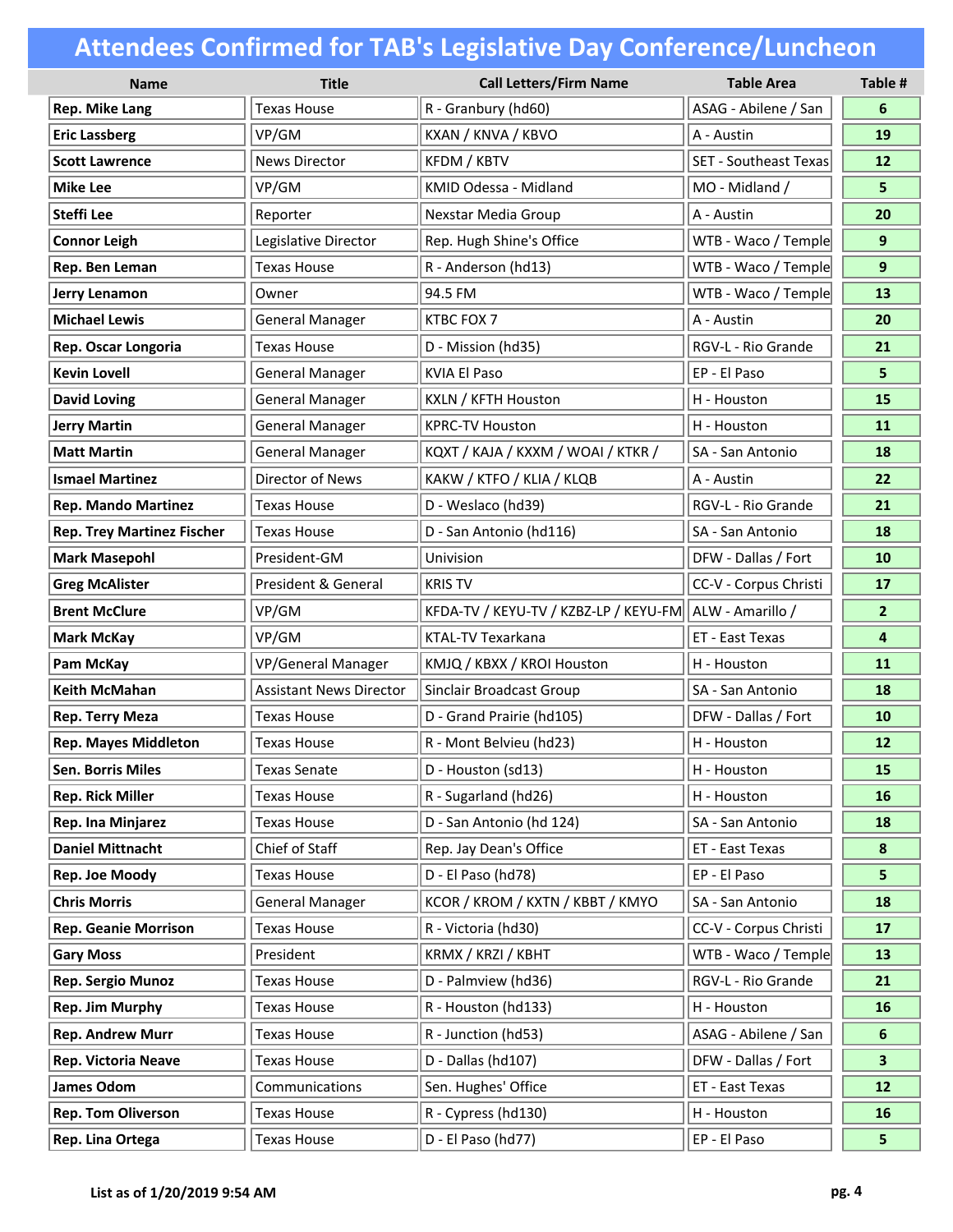| <b>Name</b>                  | <b>Title</b>                | <b>Call Letters/Firm Name</b>       | <b>Table Area</b>     | Table #                 |
|------------------------------|-----------------------------|-------------------------------------|-----------------------|-------------------------|
| <b>Rep. Chris Paddie</b>     | <b>Texas House</b>          | R - Marshall (hd9)                  | ET - East Texas       | 8                       |
| Alexa Parker                 | Press & Legislative         | Rep. Four Price's Office            | ALW - Amarillo /      | $\mathbf{1}$            |
| <b>Andrea Parquet-Taylor</b> | <b>Station Manager</b>      | KTVT / KTXA-TV                      | DFW - Dallas / Fort   | $\overline{7}$          |
| <b>Rep. Jared Patterson</b>  | <b>Texas House</b>          | R - Frisco (hd106)                  | DFW - Dallas / Fort   | $\overline{\mathbf{z}}$ |
| <b>JD Pedraza</b>            | Chief of Staff              | Rep. Barbara Gervin-Hawkins' Office | SA - San Antonio      | 18                      |
| <b>Ryan Perales</b>          | Chief of Staff              | Rep. Mary Ann Perez's Office        | H - Houston           | 11                      |
| <b>Rep. Mary Ann Perez</b>   | <b>Texas House</b>          | D - Pasadena (hd144)                | H - Houston           | 15                      |
| Sen. Charles Perry           | <b>Texas Senate</b>         | R - Lubbock (sd28)                  | ALW - Amarillo /      | $\mathbf{1}$            |
| <b>Russ Poteet</b>           | <b>News Director</b>        | KLBK / KAMC                         | ALW - Amarillo /      | $\mathbf{1}$            |
| <b>Sen. Beverly Powell</b>   | <b>Texas Senate</b>         | D - Fort Worth (sd10)               | DFW - Dallas / Fort   | 10                      |
| <b>Laura Prather</b>         | Partner                     | Haynes and Boone, LLP               | A - Austin            | $\overline{\mathbf{z}}$ |
| <b>Phil Prazan</b>           | <b>State Government and</b> | KXAN / KNVA / KBVO                  | A - Austin            | 19                      |
| <b>Rep. Four Price</b>       | <b>Texas House</b>          | R - Amarillo (hd87)                 | ALW - Amarillo /      | 2 <sup>1</sup>          |
| <b>Julie Pruett</b>          | SVP, Regional Manager       | Nexstar Broadcasting, Inc.          | DFW - Dallas / Fort   | 3 <sup>1</sup>          |
| <b>Chris Pruitt</b>          | VP/GM                       | KYLE / KWKT Waco - Temple - Killeen | WTB - Waco / Temple   | 13                      |
| <b>Jeff Pryor</b>            | <b>General Manager</b>      | KAVU / KUNU / KVTX / KMOL / KXTS /  | CC-V - Corpus Christi | 17                      |
| <b>Brian Purdy</b>           | <b>General Manager</b>      | KRLD / KVIL / KMVK / KLUV / KJKK    | DFW - Dallas / Fort   | $\overline{\mathbf{3}}$ |
| Dean Radla                   | <b>General Manager</b>      | Sinclair Broadcast Group            | SA - San Antonio      | 14                      |
| <b>Moana Ramirez</b>         | <b>News Director</b>        | <b>KWEX</b>                         | SA - San Antonio      | 18                      |
| Rep. Ana-Maria Ramos         | <b>Texas House</b>          | D - Richardson (hd102)              | DFW - Dallas / Fort   | 10                      |
| <b>Brad Ramsey</b>           | President/GM                | <b>WFAA-TV</b>                      | DFW - Dallas / Fort   | 10                      |
| <b>Rep. John Raney</b>       | <b>Texas House</b>          | R - College Station (hd14)          | WTB - Waco / Temple   | 13                      |
| <b>Wes Rapaport</b>          | Reporter                    | Nexstar Media Group                 | A - Austin            | 20                      |
| <b>Rep. Richard Raymond</b>  | <b>Texas House</b>          | D - Laredo (hd42)                   | RGV-L - Rio Grande    | 21                      |
| <b>Wayne Reed</b>            | VP/GM                       | KFDX / KJTL / KJBO Wichita Falls    | ALW - Amarillo /      | $\overline{2}$          |
| Mason Reid                   | Communications              | Rep. James Talarico's Office        | A - Austin            | 19                      |
| Sen. Jose Rodriguez          | <b>Texas Senate</b>         | D - El Paso (sd29)                  | EP - El Paso          | 5                       |
| <b>Chelsea Roe</b>           | Communications              | Rep. Julie Johnson's Office         | DFW - Dallas / Fort   | $\mathbf{3}$            |
| <b>Rep. Toni Rose</b>        | <b>Texas House</b>          | D - Dallas (hd110)                  | DFW - Dallas / Fort   | 3 <sup>2</sup>          |
| Rep. Jon Rosenthal           | <b>Texas House</b>          | D - Houston (hd135)                 | H - Houston           | 15                      |
| <b>Travis Ruiz</b>           | <b>News Director</b>        | KTAB / KRBC                         | ASAG - Abilene / San  | 6                       |
| <b>Matthew Russell</b>       | Communications              | Sen. Lois Kolkhorst's Office        | WTB - Waco / Temple   | 13                      |
| <b>Tim Ryan</b>              | <b>News Director</b>        | <b>KVUE Austin</b>                  | A - Austin            | 22                      |
| <b>Harvey Saxer</b>          | <b>Station Manager</b>      | <b>KIAH Houston</b>                 | H - Houston           | 11                      |
| Rep. Matt Schaefer           | Texas House                 | R - Tyler (hd6)                     | ET - East Texas       | 4                       |
| <b>Gary Schneider</b>        | President/GM                | KTVT / KXVA-TV                      | DFW - Dallas / Fort   | $\overline{7}$          |
| Kierstan Schwab              | <b>Executive Director</b>   | <b>Texas PBS</b>                    | A - Austin            | 19                      |
| <b>John Seabers</b>          | Sinclair Group Manager      | Texas/Oklahoma                      | SA - San Antonio      | 14                      |
| Rep. Matt Shaheen            | <b>Texas House</b>          | R - Plano (hd66)                    | DFW - Dallas / Fort   | $\overline{7}$          |
| <b>Rep. Hugh Shine</b>       | <b>Texas House</b>          | R - Temple (hd55)                   | WTB - Waco / Temple   | 13                      |